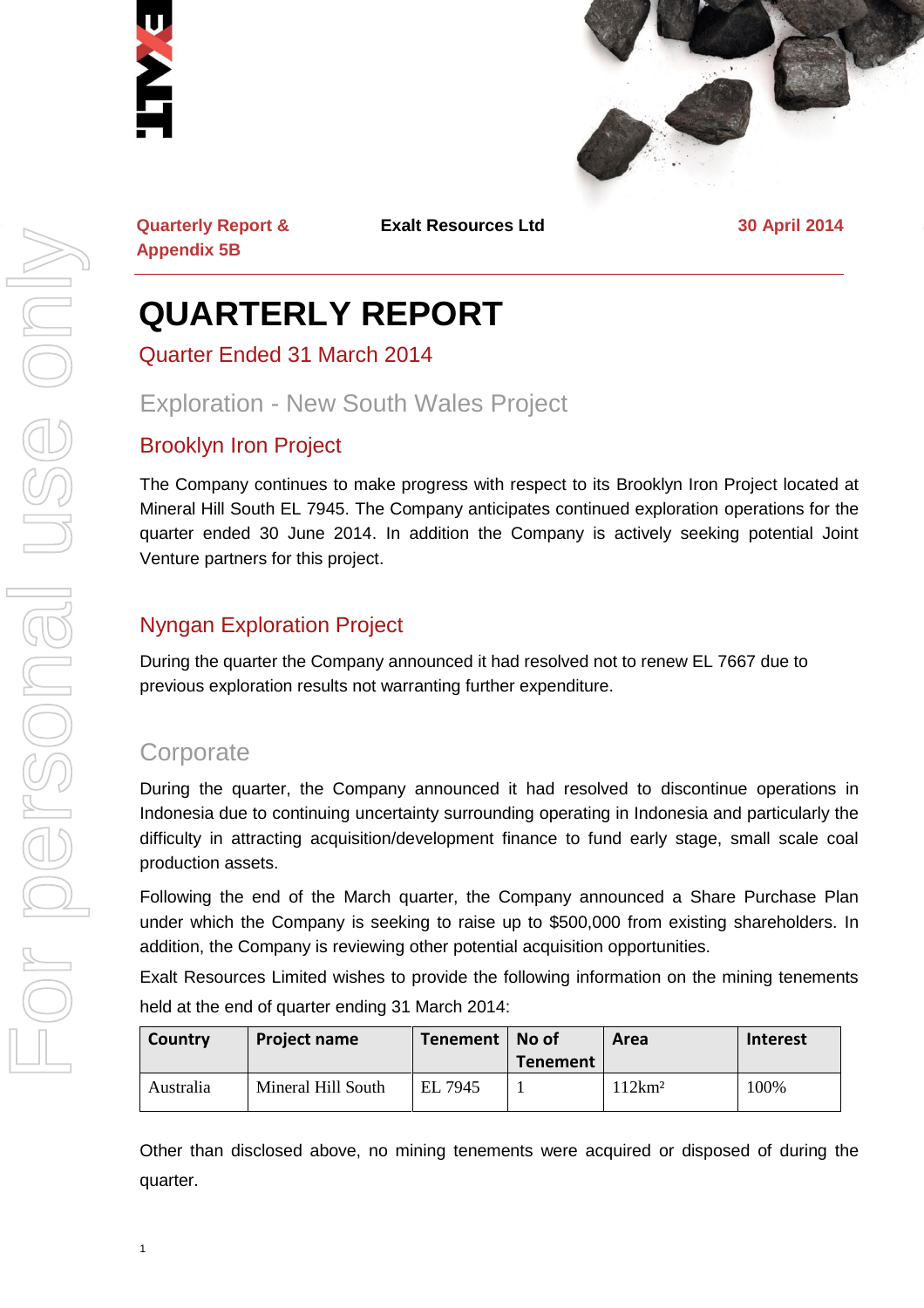

#### *Competent Person's Statement*

*The information in this report that relates to New South Wales Exploration Results is based on information provided by Mr D Ward, Member of Australasian Institute of Mining and Metallurgy and a Consultant to Exalt Resources*  Limited. Mr Ward has sufficient experience that is relevant to the style of mineralisation and type of deposit under *consideration and to the activity which he is undertaking to qualify as a Competent Person as defined in the 2012 Edition of the Australasian Code for Reporting of Exploration Results, Mineral Resources and Ore Reserves. Mr Ward, consent to the inclusion in the report of the matters based on his information in the form and context in which it appears.*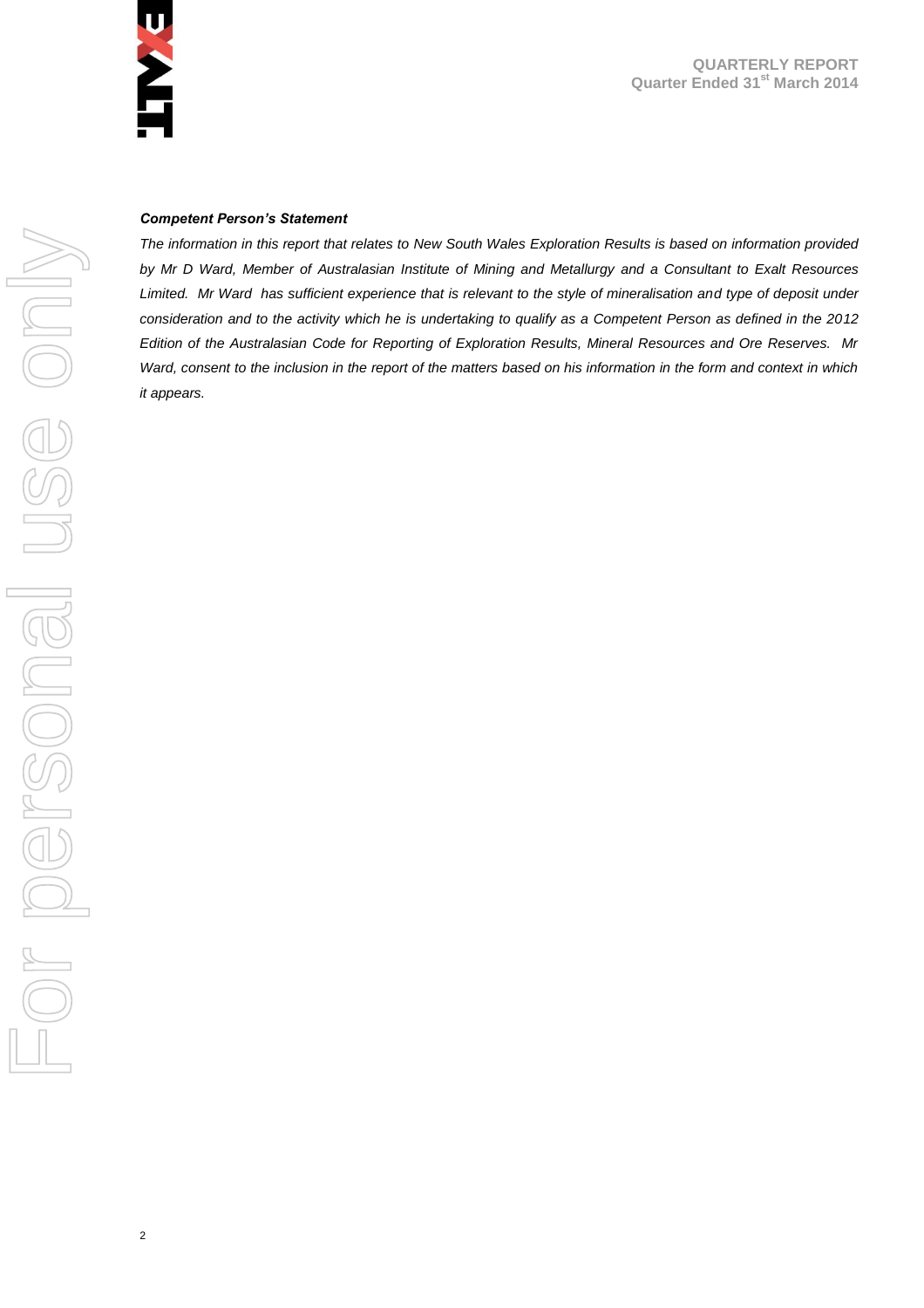

# **Appendix 5B**

# Mining exploration entity quarterly report

Introduced 01/07/96 Origin Appendix 8 Amended 01/07/97, 01/07/98, 30/09/01, 01/06/10, 17/12/10

Name of entity

#### EXALT RESOURCES LTD

ABN Quarter ended ("current quarter")

17 145 327 617 31 MARCH 2014

#### Consolidated statement of cash flows

|      | Cash flows related to operating activities                    | Current quarter<br>\$A'000 | Year to date<br>(9 months) |
|------|---------------------------------------------------------------|----------------------------|----------------------------|
|      |                                                               |                            |                            |
|      |                                                               |                            | \$A'000                    |
| 1.1  | Receipts from product sales and related<br>debtors            |                            |                            |
| 1.2  | Payments for (a) exploration & evaluation                     | (87)                       | (644)                      |
|      | (b) development<br>(c) production                             |                            |                            |
|      | (d) administration                                            | (175)                      | (1,618)                    |
| 1.3  | Dividends received                                            |                            |                            |
| 1.4  | Interest and other items of a similar nature<br>received      | 3                          | 27                         |
| 1.5  | Interest and other costs of finance paid                      | (6)                        | (13)                       |
| 1.6  | Income taxes paid                                             |                            |                            |
| 1.7  | Other (provide details if material)                           |                            |                            |
|      | Settlement for Corpac and ODNI vendors                        |                            | (325)                      |
|      |                                                               | (265)                      | (2, 573)                   |
|      | <b>Net Operating Cash Flows</b>                               |                            |                            |
|      |                                                               |                            |                            |
|      | Cash flows related to investing activities                    |                            |                            |
| 1.8  | Payment for purchases of:                                     |                            | (27)                       |
|      | (a) prospects<br>(b) ODNI prospect                            |                            |                            |
|      | (c) other fixed assets                                        |                            | (3)                        |
| 1.9  | Proceeds from sale of:<br>(a) prospects                       |                            |                            |
|      | (b) equity investments                                        |                            |                            |
|      | (c) other fixed assets                                        |                            |                            |
| 1.10 | Loans to other entities                                       |                            |                            |
| 1.11 | Loans repaid by other entities                                |                            |                            |
| 1.12 | Other (provide details if material)                           |                            |                            |
|      | Net investing cash flows                                      |                            | (30)                       |
| 1.13 | Total operating and investing cash flows<br>(carried forward) | (265)                      | (2,603)                    |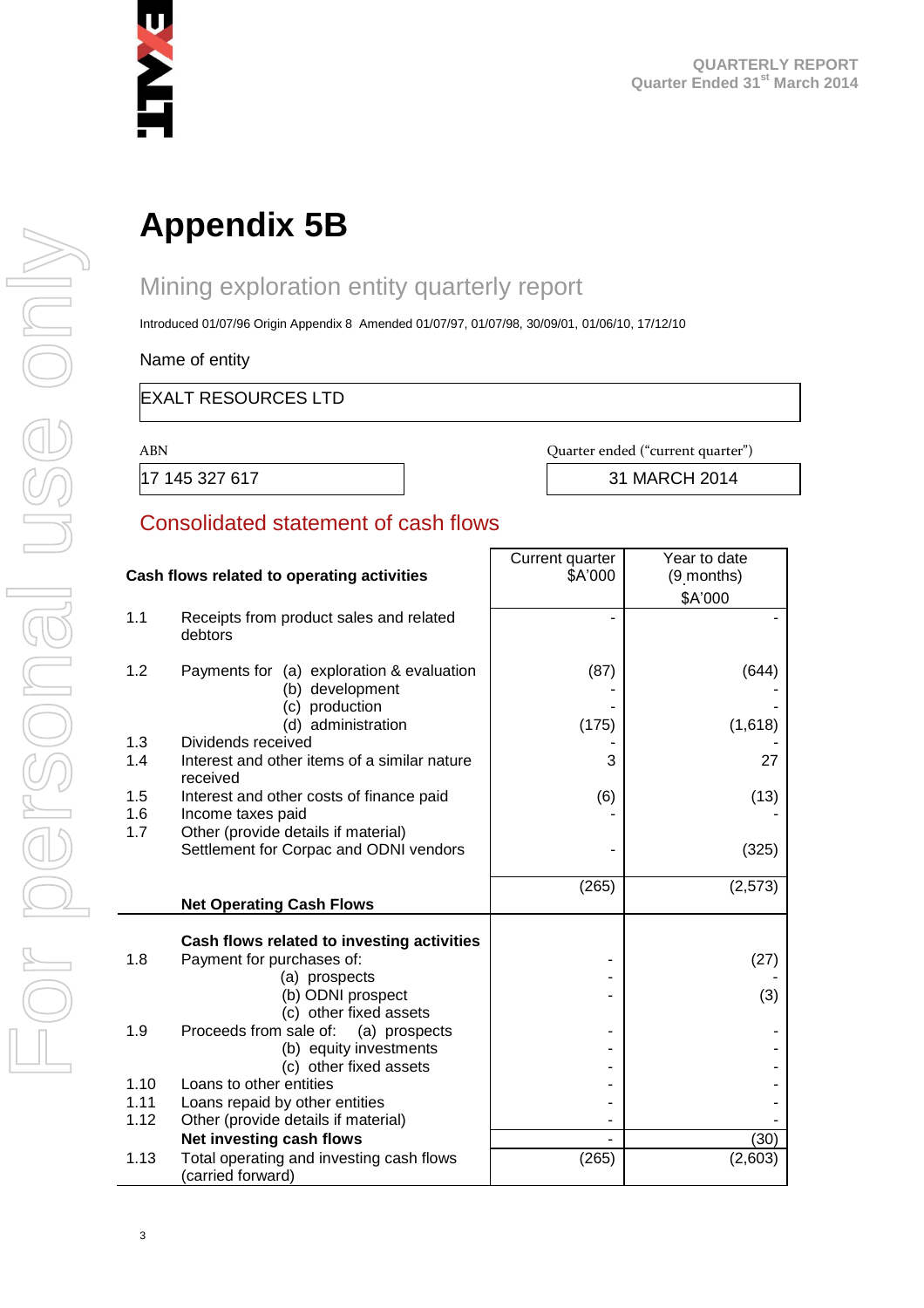

| 1.13 | Total operating and investing cash flows<br>(brought forward) | (265) | (2,603) |
|------|---------------------------------------------------------------|-------|---------|
|      | Cash flows related to financing activities                    |       |         |
| 1.14 | Proceeds from issues of shares, options,<br>etc.              |       |         |
| 1.15 | Proceeds from sale of forfeited shares                        |       |         |
| 1.16 | Proceeds from borrowings                                      |       |         |
| 1.17 | Repayment of borrowings                                       |       |         |
| 1.18 | Dividends paid                                                |       |         |
| 1.19 | Other (provide details if material)                           |       |         |
|      | Capital raising costs                                         |       |         |
|      | Net financing cash flows                                      |       |         |
|      | Net increase (decrease) in cash held                          | (265) | (2,603) |
| 1.20 | Cash at beginning of quarter/year to date                     | 636   | 2,974   |
| 1.21 | Exchange rate adjustments to item 1.20                        |       |         |
| 1.22 | Cash at end of quarter                                        | 371   | 371     |

# Payments to directors of the entity and associates of the directors

|      |                                                                  | Curent quarter |
|------|------------------------------------------------------------------|----------------|
|      |                                                                  | \$A'000        |
| 1.23 | Aggregate amount of payments to the parties included in item 1.2 | Nil            |
| 1.24 | Aggregate amount of loans to the parties included in item 1.10   |                |
| 1.25 | Explanation necessary for an understanding of the transactions   |                |

4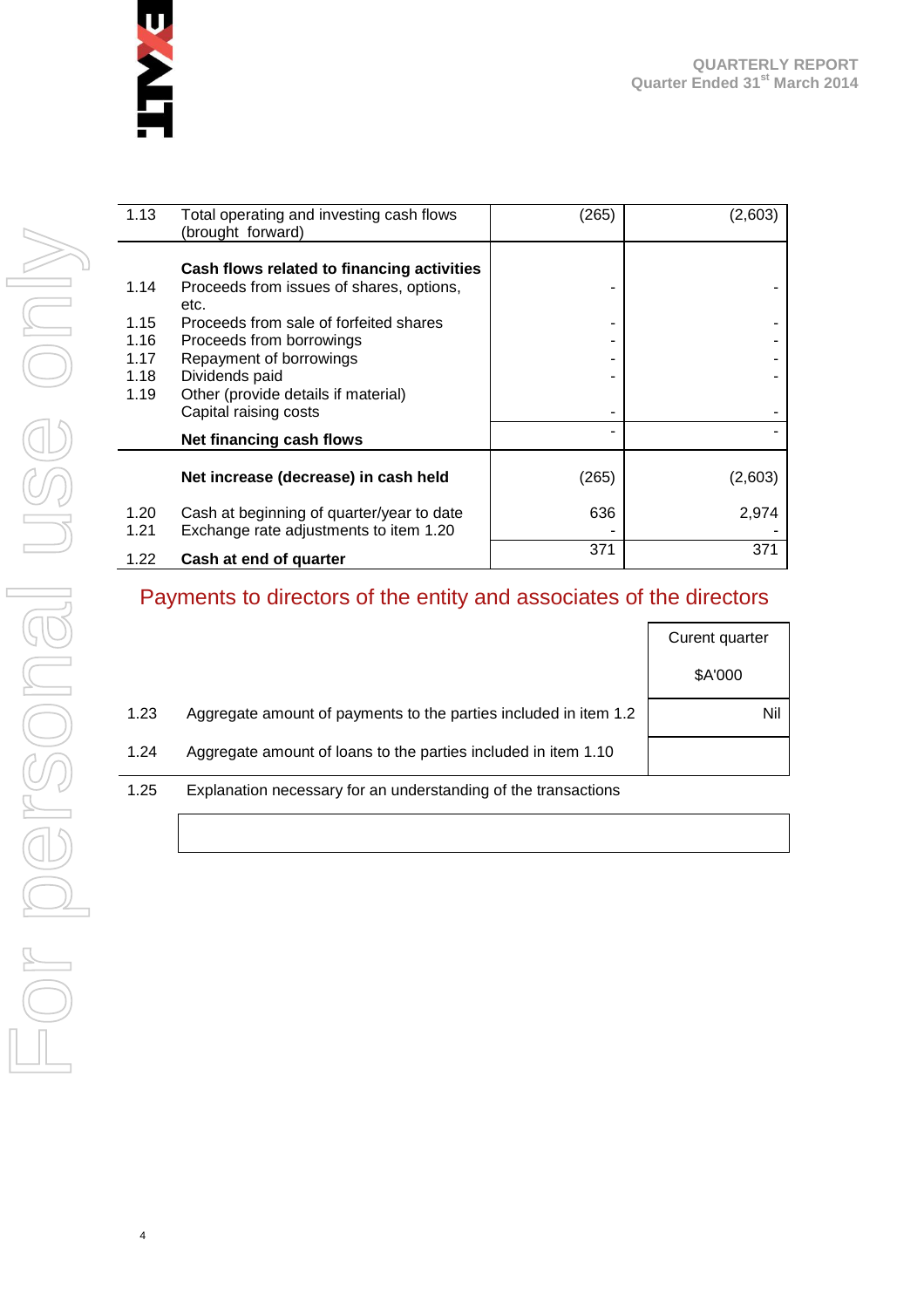

## Non-cash financing and investing activities

- 2.1 Details of financing and investing transactions which have had a material effect on consolidated assets and liabilities but did not involve cash flows
- 2.2 Details of outlays made by other entities to establish or increase their share in projects in which the reporting entity has an interest

### Financing facilities available

*Add notes as necessary for an understanding of the position.*

Amount available \$A'000 Amount used \$A'000 3.1 Loan facilities - - 3.2 Credit standby arrangements and  $\vert$  -  $\vert$  -  $\vert$  -  $\vert$  -  $\vert$  -  $\vert$  -  $\vert$  -  $\vert$  -  $\vert$  -  $\vert$  -  $\vert$  -  $\vert$  -  $\vert$  -  $\vert$  -  $\vert$  -  $\vert$  -  $\vert$  -  $\vert$  -  $\vert$  -  $\vert$  -  $\vert$  -  $\vert$  -  $\vert$  -  $\vert$  -  $\vert$  -  $\vert$  -  $\vert$ 

### Estimated cash outflows for next quarter

|     |                            | $A'$ 000 |
|-----|----------------------------|----------|
| 4.1 | Exploration and evaluation | 25       |
| 4.2 | Development                | -        |
| 4.3 | Production                 | -        |
| 4.4 | Administration             | 157      |
|     |                            | 182      |
|     | <b>Total</b>               |          |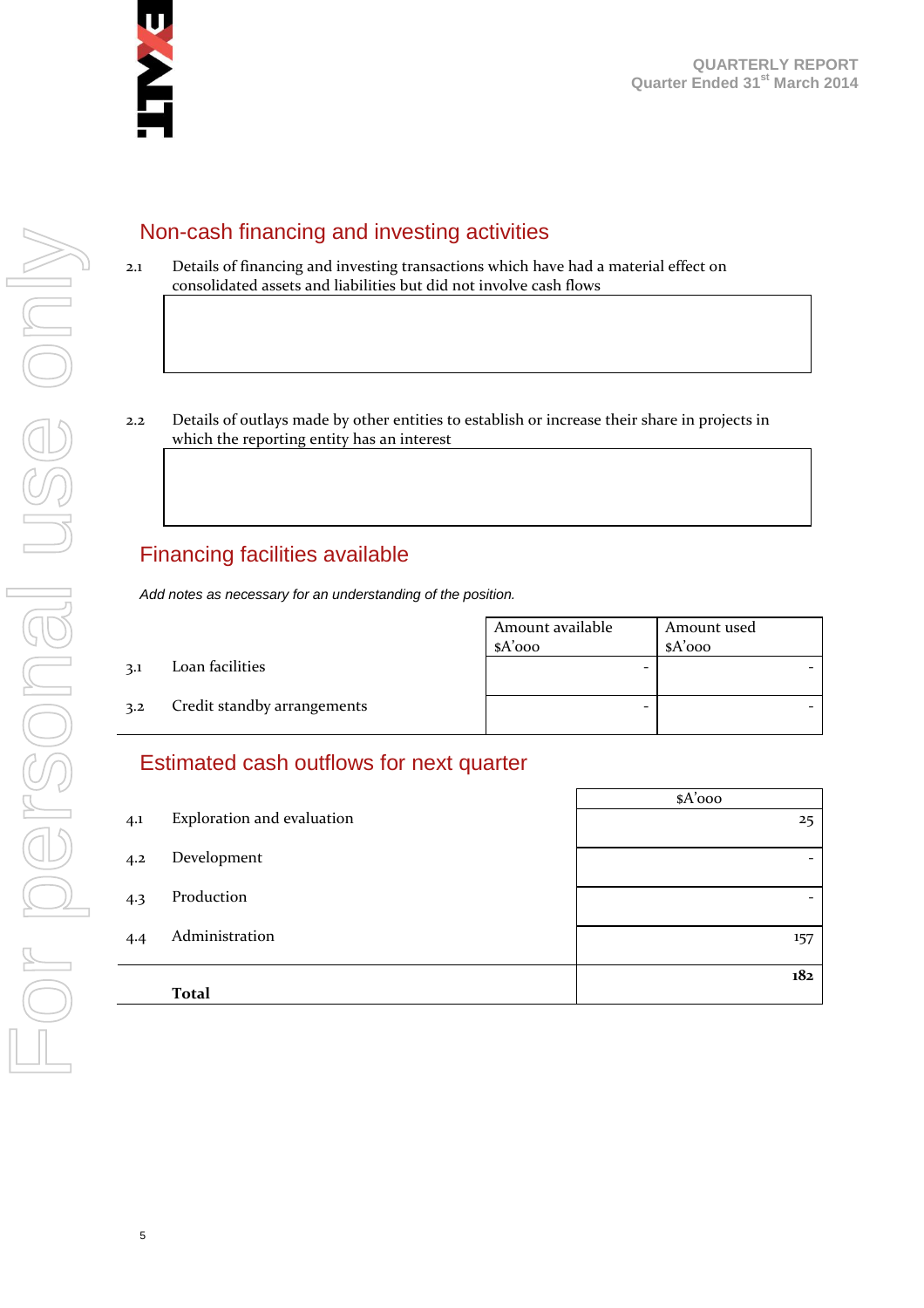

# Reconciliation of cash

| Reconciliation of cash at the end of the quarter (as<br>shown in the consolidated statement of cash flows)<br>to the related items in the accounts is as follows. |                                           | Current quarter<br>$A'$ 000 | Previous quarter<br>$A'$ 000 |
|-------------------------------------------------------------------------------------------------------------------------------------------------------------------|-------------------------------------------|-----------------------------|------------------------------|
| 5.1                                                                                                                                                               | Cash on hand and at bank                  | 9                           | 31                           |
| 5.2                                                                                                                                                               | Deposits at call                          | 362                         | 605                          |
| 5.3                                                                                                                                                               | Bank overdraft                            |                             |                              |
| 5.4                                                                                                                                                               | Other (provide details)                   | $\qquad \qquad$             |                              |
|                                                                                                                                                                   | Total: cash at end of quarter (item 1.22) | 371                         | 636                          |

#### Changes in interests in mining tenements

|     |                                                                        | Tenement<br>reference | Nature of interest<br>(note (2)) | Interest at<br>beginning | Interest<br>at end of |
|-----|------------------------------------------------------------------------|-----------------------|----------------------------------|--------------------------|-----------------------|
| 6.1 | Interests in mining<br>tenements<br>relinquished, reduced<br>or lapsed | Nil                   |                                  | of quarter               | quarter               |
| 6.2 | Interests in mining<br>tenements acquired or<br>increased              | Nil                   |                                  |                          |                       |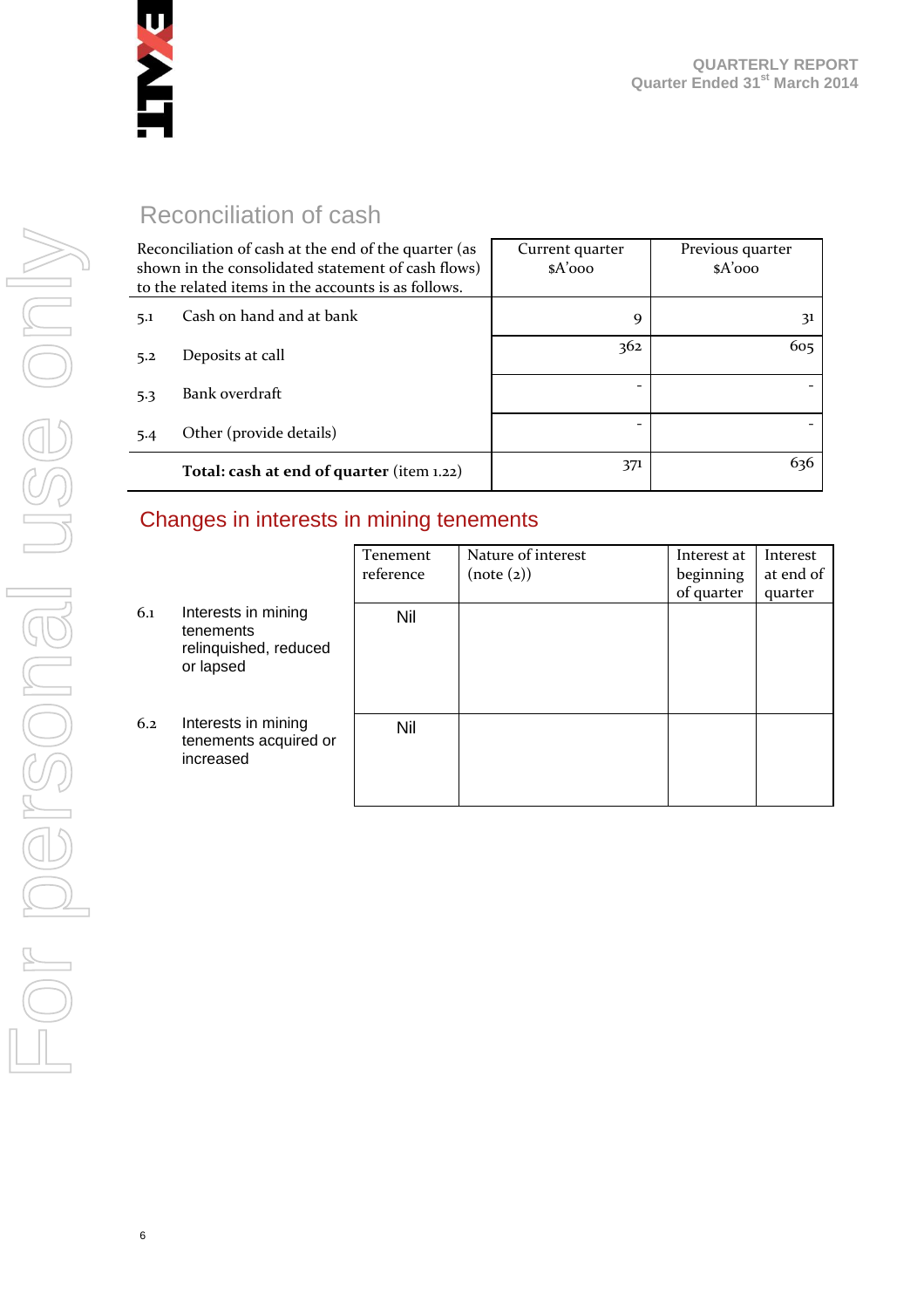

#### Issued and quoted securities at end of current quarter

*Description includes rate of interest and any redemption or conversion rights together with prices and dates.*

|      |                                                                                                                                      | Total      | Number     | Issue price per                                 | Amount paid up per                                  |
|------|--------------------------------------------------------------------------------------------------------------------------------------|------------|------------|-------------------------------------------------|-----------------------------------------------------|
|      | <b>Preference</b>                                                                                                                    | number     | quoted     | security (cents)                                | security (cents)                                    |
| 7.1  | *securities<br>(description)                                                                                                         | Nil        |            |                                                 |                                                     |
| 7.2  | Changes during quarter<br>(a) Increases through<br>issues<br>(b) Decreases through<br>returns of capital, buy-<br>backs, redemptions |            |            |                                                 |                                                     |
| 7.3  | +Ordinary securities                                                                                                                 | 73,205,295 | 73,205,295 |                                                 |                                                     |
| 7.4  | Changes during quarter<br>(a) Increases through<br>issues<br>(b) Decreases through<br>returns of capital, buy-<br>backs              | Nil        | Nil        |                                                 |                                                     |
| 7.5  | +Convertible debt<br>securities<br>(description)                                                                                     | Nil        |            |                                                 |                                                     |
| 7.6  | Changes during quarter<br>(a) Increases through<br>issues<br>(b) Decreases through<br>securities matured,<br>converted               |            |            |                                                 |                                                     |
| 7.7  | <b>Options</b> (description<br>and conversion<br>factor)                                                                             | 26,008,568 | 16,008,568 | Exercise price<br>~16.0M~\$0.20<br>10.0M \$0.20 | Expiry date<br>31 December 2015<br>6 December 2014  |
| 7.8  | Issued during quarter                                                                                                                | Nil        | Nil        |                                                 |                                                     |
| 7.9  | <b>Exercised during</b><br>quarter                                                                                                   | Nil        |            |                                                 |                                                     |
| 7.10 | <b>Expired during</b><br>quarter                                                                                                     | 3,000,000  |            | Exercise price<br>0.6m \$0.20<br>2.4m \$0.50    | Expiry date<br>21 November 2016<br>28 November 2014 |
| 7.11 | Performance<br><b>Shares</b><br>(totals only)                                                                                        | <b>NIL</b> |            |                                                 |                                                     |
| 7.12 | <b>Unsecured notes</b><br>(totals only)                                                                                              |            |            |                                                 |                                                     |